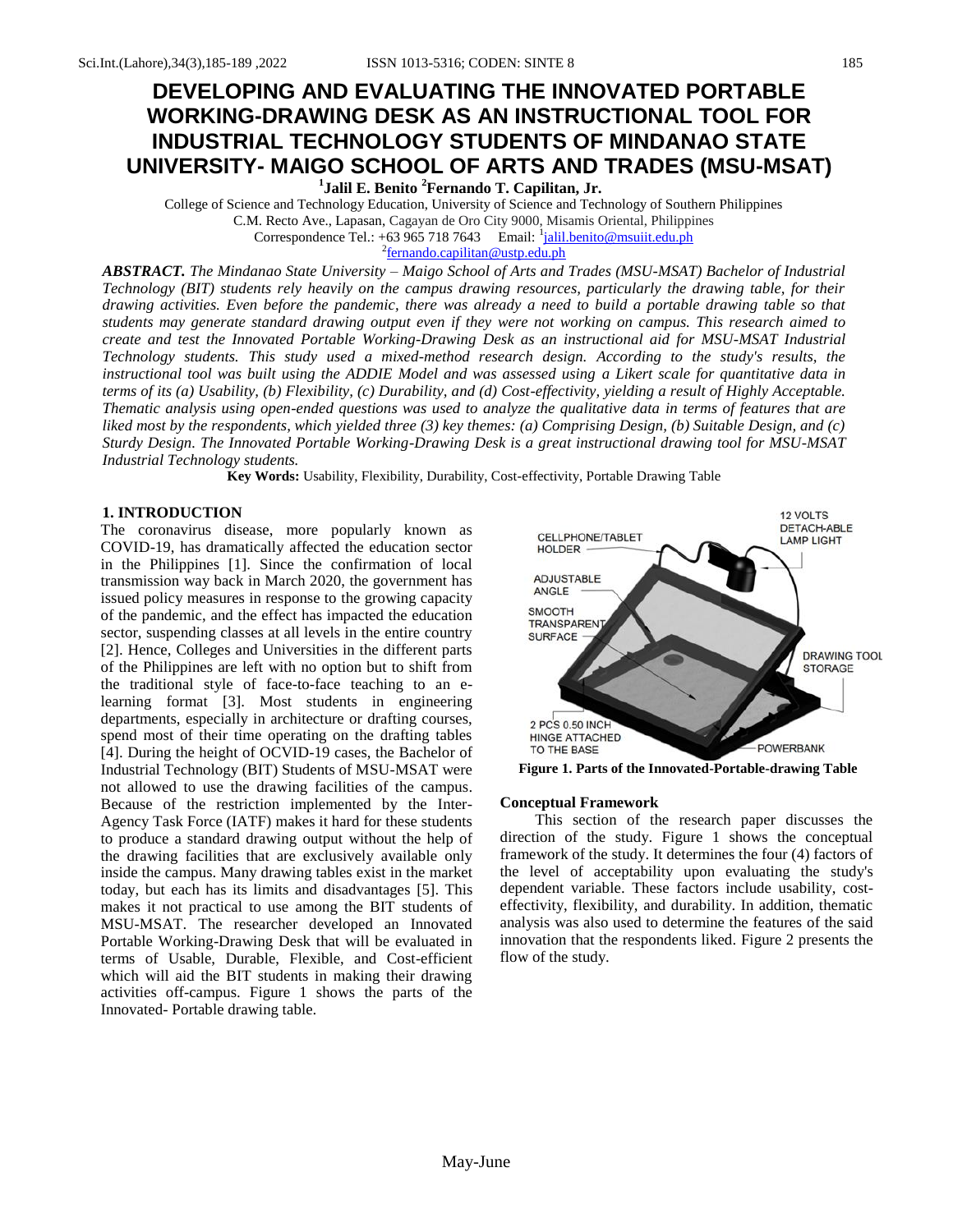

**Figure 2. Process flow of the research project**

#### **2. METHODOLOGY**

This study utilized the mixed-method research design to gather quantitative and qualitative data. Mixed methods research incorporates quantitative and qualitative research parts to answer the research problems [6]. The research questionnaire was adapted from the recent study by Casas et al. (2018) entitled "Development and Evaluation of the Multi-functional Drafting Table." The said research questionnaire was further validated by two expert faculties of the same universities. For the quantitative data, the researcher measured the level of acceptability of the Innovated Portable Working-Drawing Desk using a Likert scale in terms of its (a) Usability, (b) Flexibility,  $(c)$ Durability, and (d) Cost-effectivity. Using the four-point scale forces respondents to choose [7]. Table 1 shows the scoring guidelines on the four variables in the Likert scale  $F_{\text{He}}$ used.

| Table 1. Likert Scale for evaluating the usability, flexibility, Co. |    |
|----------------------------------------------------------------------|----|
| durability, and cost-effectivity satisfaction of the respondents eff |    |
| on the portable working-drawing desk                                 | Ov |

| Weight | Scale         | <b>Verbal Interpretation</b> | <b>Descriptive Rating</b>       |
|--------|---------------|------------------------------|---------------------------------|
| 4      | $3.26 - 4.00$ | <b>Extremely Satisfied</b>   | Highly Acceptable               |
| 3      | $2.51 - 3.25$ | Very Satisfied               | Very Acceptable                 |
| 2      | $1.76 - 2.50$ | <b>Slightly Satisfied</b>    | Not Acceptable                  |
| 1      | $1.00 - 1.75$ | Not at all Satisfied         | <b>Highly Not</b><br>Acceptable |

Thematic analysis through open-ended questions was also deployed to determine the best features of the said innovated drawing tool. The researcher began the permission process by writing a letter to the Dean of Instructions' office. Meanwhile, the researcher observed and explained to the respondents the ethical considerations in data collection that they are taking part in the research, the objective of the study (without identifying the primary research question), the research methods, the voluntary nature of research involvement, and the measures utilized to maintain anonymity [8].

The respondents were allowed to use the innovative table in their drawing activity during the testing phase. The respondents were given enough time to try and explore the innovative table. After testing and exploring, they were then given the validated research instrument to evaluate the level of acceptability of the innovated product in terms of its (a) Usability, (b) Flexibility, (c) Durability, and (d) Cost-effectivity. Included in the questionnaire were openended questions in which the researcher interviewed and asked the respondents about the features of the Innovated Portable Working-Drawing Desk that they liked the most.

The study participants comprised (1) BIT students who are currently enrolled for the academic year 2021- 2022 at MSU-MSAT and who had experienced manual drawing courses and (2) active Faculty members of the same campus who are teaching drawing courses. There were 57 respondents for this study which was composed of 52 students and five (5) faculties who were selected through a purposive sampling technique. The 52 students are the department's entire four Industrial Technology Majors, namely the Drafting Technology (DT), Automotive Technology (AT), Electrical Technology (ET), and Mechanical Technology (MT).

## **3. RESULTS AND DISCUSSION The acceptability of the Innovative Drawing Table**

|  | Table 2. Level of acceptability of the innovated portable-       |  |
|--|------------------------------------------------------------------|--|
|  | drawing desk in terms of usability, flexibility, durability, and |  |

| cost-effectivity      |      |      |                        |                       |  |
|-----------------------|------|------|------------------------|-----------------------|--|
| Criteria              | Mean | SD   | <b>Description</b>     | <b>Interpretation</b> |  |
| Usability             | 3.88 | 0.21 | Extremely<br>Satisfied | Highly<br>Acceptable  |  |
| Flexibility           | 3.90 | 0.20 | Extremely<br>Satisfied | Highly<br>Acceptable  |  |
| Durability            | 3.82 | 0.32 | Extremely<br>Satisfied | Highly<br>Acceptable  |  |
| Cost-<br>effectivity  | 3.90 | 0.29 | Extremely<br>Satisfied | Highly<br>Acceptable  |  |
| <b>Overall Rating</b> | 3.88 | 0.26 | Extremely<br>Satisfied | Highly<br>Acceptable  |  |

Table 2 shows the acceptability of the innovative portabledrawing desk in terms of usability, cost-effectivity, flexibility, and durability. It shows that the usability (*m=3.88, sd=0.21*), cost-effectivity (*m=3.90, sd=0.29*), flexibility (*m*=3.90,  $sd=0.20$ ), and durability  $(m=3.82, sd=0.32)$  are highly acceptable among the respondents. The overall rating of the product is highly acceptable. The standard deviation also shows how dispersed the data is about the mean, and it shows close to zero, indicating that data points are close to the mean.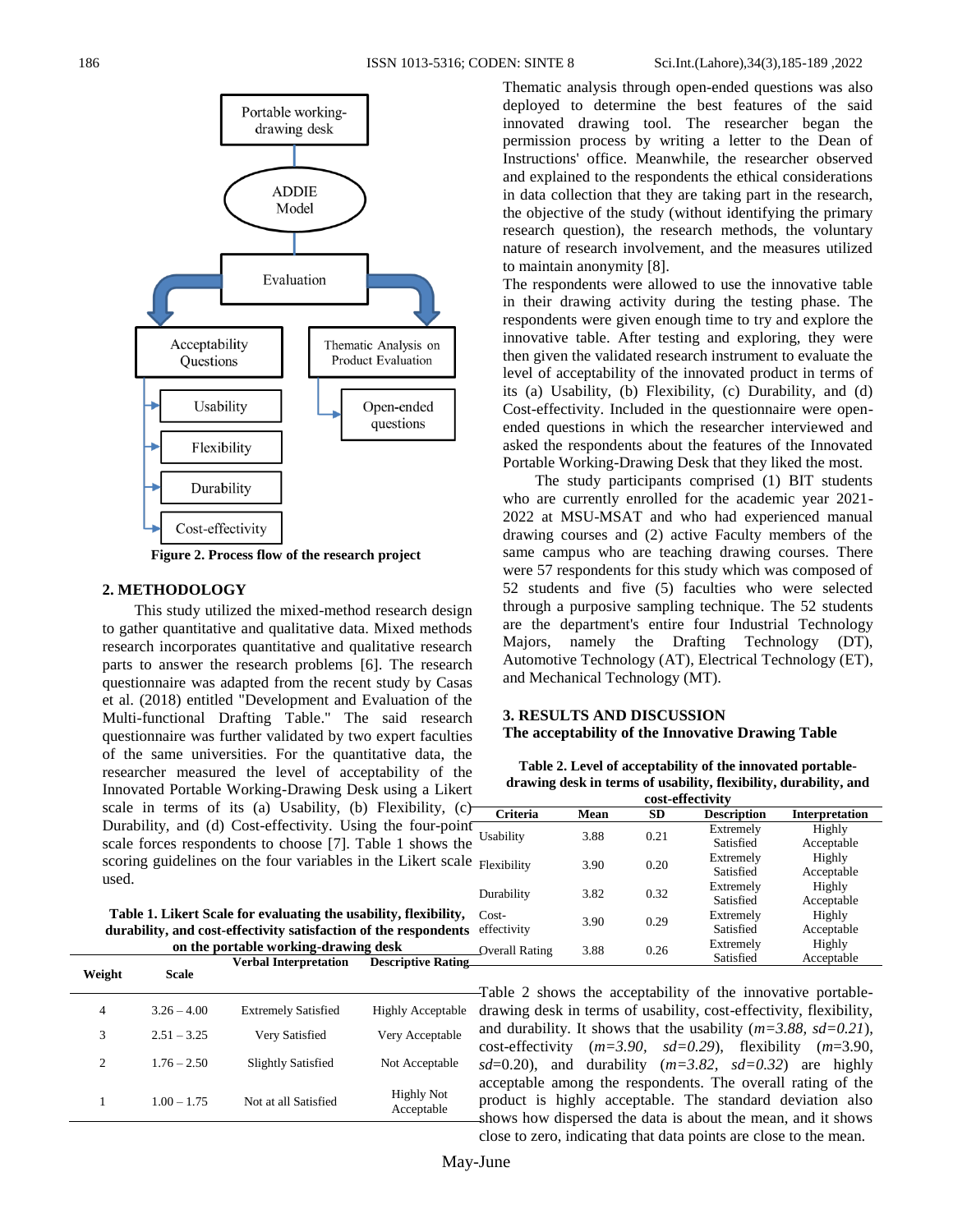Usability is related to user-friendliness[9], which is a character of the Innovated Portable Drawing Desk because it is easy to use and can perform just like the traditional drawing table. Good flexibility is one of the most significant merits of any industrial tool than its inorganic counterparts [10]. The Innovated Portable Drawing Desk is flexible enough to allow movements in joints in different angles of inclinations in preference of the end-users, which is not present on the traditional drawing tables. It is also flexible enough to be portable which means that it can easily be transferred from one place to another. The durability of this product also got a result of Highly Acceptable because it uses an aluminum frame and Fiber Reinforced Polymers (FRP), which is lightweight, with high strength, and highly durable [11]. The cost-effectivity of this product also obtain a result of Highly Acceptable because it uses materials that are cheap but don't compromise the quality.

## **Features of the innovative portable-drawing desk**

The findings presented in this section sought to present the qualitative part of the study: What features of the innovative portable working-drawing desk were like most by the respondents? Personal interviews were done to collect the data to provide an in-depth understanding of the innovative portable drawing-desk features. A directed content analysis approach was employed in the thematic analysis of the data from 57 personal interviews conducted. Following the direct content analysis approach, three main themes emerged in the data analysis. These three main themes are labeled (a) Comprising Design, (b) Suitable Design, and (c) Sturdy Design. Presented in table 4 are the codes, categories, and themes.

| Table 4. Themes that emerged from the personal interview |
|----------------------------------------------------------|
| data on the features of the innovative drawing table     |

| Code                                                           | <b>Categories</b> | Themes                 |
|----------------------------------------------------------------|-------------------|------------------------|
| Easy monitoring for<br>a synchronous class<br>activity         | Convenient to use |                        |
| Suitable for drawing<br>activity in both<br>online and offline | Multiple          | Comprising             |
| It has multi-function<br>features.                             | functionalities   | Design                 |
| Can enhance the<br>drawing activity                            |                   |                        |
| Easy to adjust                                                 |                   |                        |
| It gives comfort<br>when sketching                             | Ease to set -up   |                        |
| Suitable to use while<br>in mobile                             | Transferable      | <b>Suitable Design</b> |
| Easy to carry<br>anywhere                                      | Lightweight       |                        |
| It has a strong<br>foundation                                  | Firm in nature    | <b>Sturdy Design</b>   |

#### **Comprising Design**

The Comprising Design theme has two categories: the convenience to use and multiple functionalities and is further supported by 25 statements. During the personal interviews, respondents shared that using the innovative

drawing table can improve the monitoring of the students during synchronous class. It can also be used during offline classes. It has multi-function features that enhance their drawing activity.

The innovative table has a cellphone holder that can be used for online monitoring. According to respondent number 1, "*I like the mounted cellphone/tablet holder because I can monitor my students when we have a synchronous drawing activity. It assures me that my students are the ones who are doing their drawings because I can now watch them if we have online class/activity*". This was also confirmed by respondent number 2, "*I like the most is it has a built-in cellphone holder because it helps me when copying a drawing from the internet. Also, the said innovation has multi functions that can enhance the drawing activity of the students*". Respondent number 12 said, "*the product can be used easily, and it has a smooth surface good for drawing. It also has a lamp light that helps draw even in dark places*". Also, respondent number 11 reiterated, "*It has a transparent surface… can make the student productive in drawing at home*".

The cellphone/tablet holder being part of the Innovated Portable Drawing Desk makes the drawing much more comfortable and much modernized because they can look at their phones to access the drawing materials they want to draw. Because of this, it eliminates the usage of printed hard copies of drawing references. Because of the fast advancement of mobile communication, numerous functions and communication systems must be combined into a mobile phone[12]. Students nowadays have every reason to be concerned. They have witnessed a wave of change that has altered every aspect of their life [13]. Given this information, the Innovated Portable Drawing Desk included a smartphone holder, allowing students to set their phones in their desired comfortable location within the drawing space. Cellphones are increasingly the primary devices many students use to attend class and store data. Because of this widespread use, many educators are hopeful about mobile phones' potential as a learning tool [14].

#### .**Suitable Design**

The suitable design theme has three categories: (1) easy to set up, (2) transferable, and (3) lightweight, and of the 57 total respondents, 53 supported this claim. During the interviews, respondents shared their thoughts that the said innovation can be easily adjusted, which gives comfort while performing the drawing activity at their convenient place.

According to respondent number 22, "*the thing that I like about this product is it is adjustable, and also it is very easy to move from one place to another*." This was also confirmed by respondent number 23, "*It is easy to use because it is comfortable and can be adjusted to a different angle of inclination*." Furthermore, respondent number 14 said, "*the drawing surface can also be adjusted to a different angle, and it is portable*."

According to respondent number 3, "*What I like about this innovation is that it is very light and flexible, which means that our students can now do their drawings*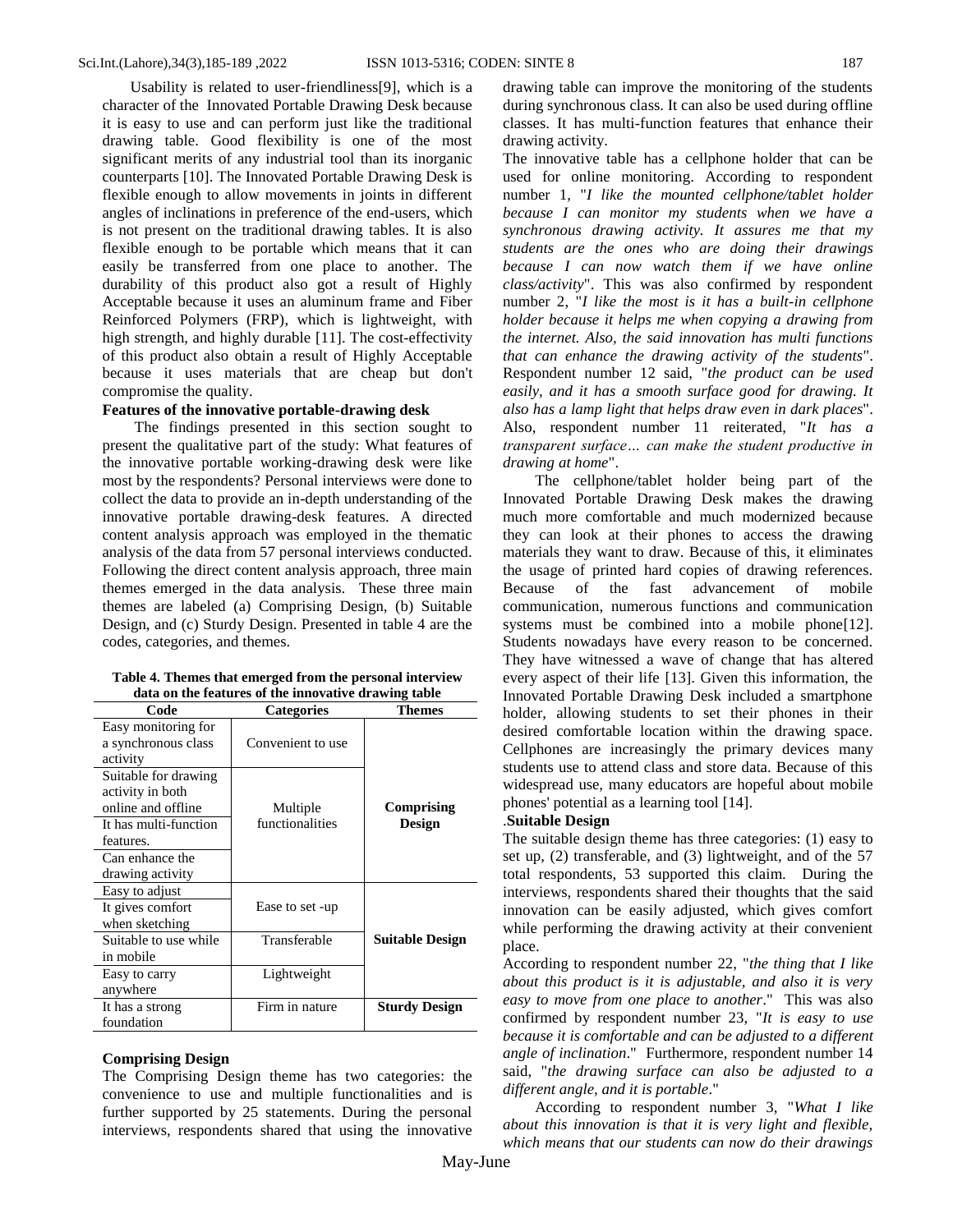*in their houses. They don't need to depend on the campus' facilities (drawing table). I will recommend this product because it is very timely and useful to anyone withdrawing subjects*". Respondent number 5 also said, "*you can bring it anywhere, and it is so lightweight. The drawing surface is clear, and there is a comfort to anyone who will use the product*".

The most crucial aspect of successful innovation is the creation of value[15]. It accomplishes this by either enhancing current things, processes, or services or establishing valuable goods, processes, or services that did not previously exist [16]. The lightweight materials used in creating the Innovated Portable Drawing Desk are critical because this must at least match or exceed the usefulness of the present drawing table while being light enough to be moved easily from one location to another. A smooth and transparent drawing surface is also a priority in the design of the Innovated Drawing Desk since it adds functionality and comfort to end-users.

#### **Sturdy Design**

The durable theme has only one category, which is firm in nature and supported by ten respondents. During the personal interview, respondents shared their thoughts that the said innovated drawing table has a strong foundation and surface.

The innovative drawing table is made of polycarbonate glass, and the foundation is also made of alloy steel. Hence, respondent number 17 said, "*the drawing board is smooth and cannot be broken easily*." This was also confirmed by respondent number 25, "*I like it because it is portable and very easy to use. The drawing surface is also good for drawing, and it is very modern in design and the solid materials used*".

Most innovations survive for a long time, while others die out after a brief period of prosperity[17]. The materials used in creating the innovative portable drawing desk were carefully chosen. Its life span expectation was thoroughly examined for lasting for a long time. The claimed innovation's construction is strong since it employs rivets rather than bolts and screws, which means it will not loosen with time. Furthermore, the metals utilized to create the invention are free of rust.

#### **4. CONCLUSION AND RECOMMENDATIONS**

According to the data gathered, respondents rated the innovated portable working-drawing desk as very acceptable in terms of functionality, durability, costeffectiveness, and flexibility/portability. Additionally, it also has modern features and is significantly lighter in weight. Furthermore, the commercial drawing table is difficult to locate and obtain because it is mostly unavailable in Lanao del Norte.

Due to the portability and functionality of the Innovated Portable Drawing Desk, the BIT students of MSU-MSAT can now draw in their respective homes or outside the drawing laboratory of the campus. This will not compromise the quality of their drawing output because the instructional tool equally functions as a standard drawing table. The Innovated Portable Drawing Desk

outperformed the standard drawing table in many aspects such as functionality, usability, flexibility, and costeffectivity.

The device is lightweight and portable in nature and can solve the problem of students relying upon the campus' drawing facilities, particularly the drawing table, to produce good and standardized drawing outputs. The device can be used anywhere, and the additional features, namely the built-in cellphone/tablet holder, help them to draw with ease by putting their cellphone in the holder while they follow the drawing reference sent to them by their instructors. Because of this, the instructor no longer needs to print hard copies to be given to their students for drawing reference, which was very hard, especially during a pandemic when students could not get hard copies from their instructors. Another feature that stands out is the smooth and transparent drawing surface which can also be used to trace drawings by putting the drawing at the back and placing the lamplight next to it to project the drawing. The lamp light is also included in the device, and it is also flexible and detachable.

## **Limitations of the Study**

This study is limited only to the BIT students of MSU-MSAT. The researcher highly suggested conducting this study to other Universities offering Drafting-related programs and/or in Technical Education and Skills Development Authority specifically for Technical Drafting National Certificate Level II that, up to this date, still uses the standard drawing table as part of their programs.

# **ACKNOWLEDGMENT**

The researcher would like to thank the respondents for their participation in this study which costs their precious time and efforts in testing and evaluating the Innovated Portable Working-Drawing Desk.

#### **REFERENCES**

- [1] S. A. Raza, W. Qazi, K. A. Khan, and J. Salam, "Social Isolation and Acceptance of the Learning Management System (LMS) in the time of COVID-19 Pandemic: An Expansion of the UTAUT Model," *J. Educ. Comput. Res.*, vol. 59, no. 2, pp. 183–208, 2021, doi: 10.1177/0735633120960421.
- [2] N. Fontanos, J. F. Gonzales, K. Lucasan, and D. S. Ocampo, "Revisiting Flexible Learning Options (FLOs) in Basic Education in the Philippines: Implications for Senior High School (SHS)," no. September, pp. 1–37, 2020, doi: 10.13140/RG.2.2.10698.18887.
- [3] H. Sarwar *et al.*, "Self-Reported Effectiveness of e-Learning Classes during COVID-19 Pandemic: A Nation-Wide Survey of Pakistani Undergraduate Dentistry Students," *Eur. J. Dent.*, vol. 14, pp. S34– S43, 2020, doi: 10.1055/s-0040-1717000.
- [4] D. Salameh, "Design and Analysis of an Ergonomic-Automated Adjustable Drafting Table," *Int. J. Adv. Trends Comput. Sci. Eng.*, vol. 9, no. 4, pp. 4352– 4358, 2020, doi: 10.30534/ijatcse/2020/26942020.
- [5] J. J. Samskruthi and S. P. Shreya, "Design Studios ft .